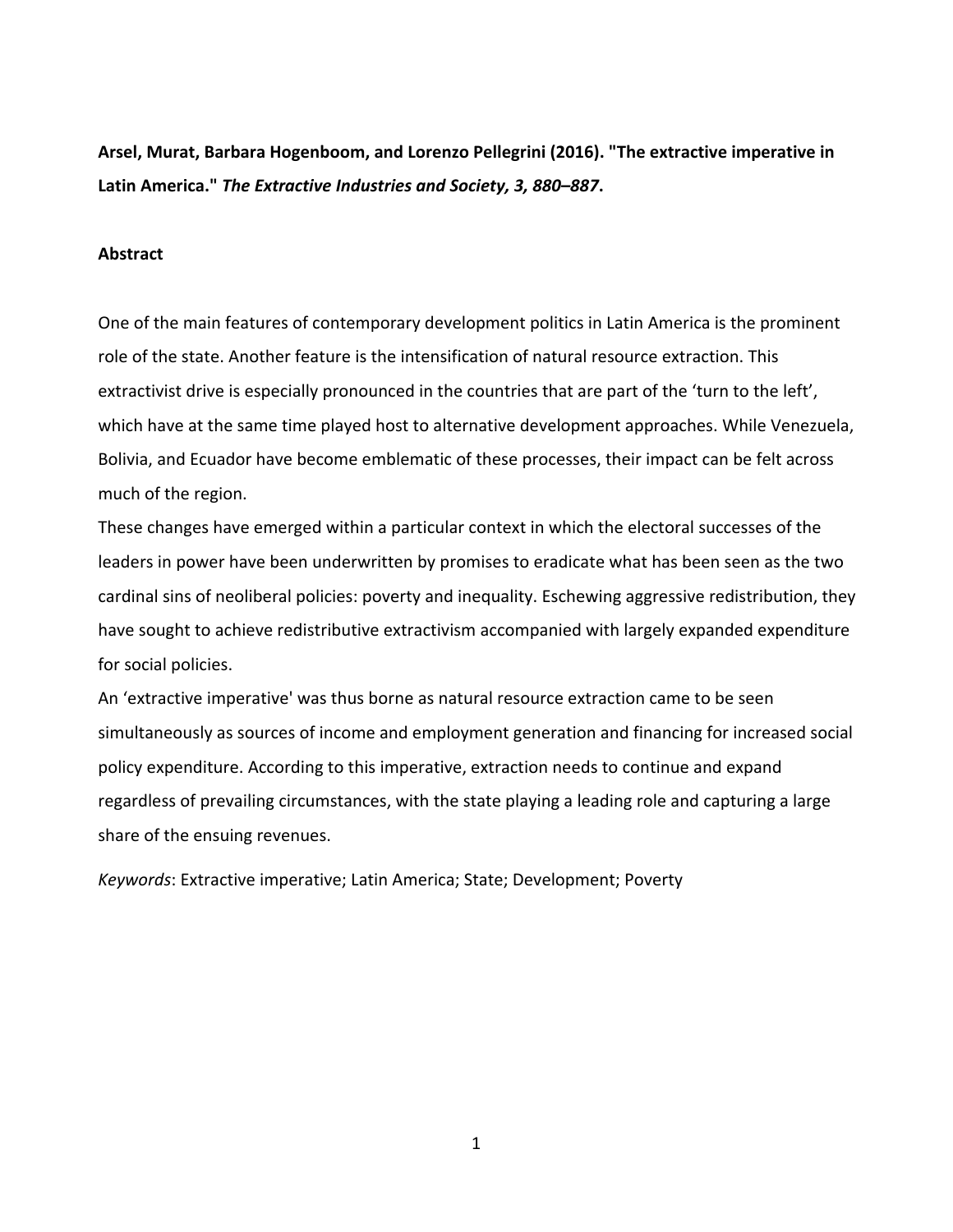#### **The Extractive Imperative in Latin America**

Murat Arsel, Barbara Hogenboom and Lorenzo Pellegrini<sup>1</sup>

#### **1. Introduction**

The relationship between natural resources and development has emerged as one of the most contentious issues in development studies. The conventional wisdom suggests that for countries richly endowed with natural resources, extraction – for domestic use but in particular for export – is an integral part of the process of economic development. This position has increasingly come under attack, and not just in relation to the negative socio‐environmental impacts of extraction. Even the economic benefits of extractive industries have come under question, especially since the late 1970s. Notwithstanding the bulk of global evidence on the tension between development and extraction, the view that resource‐rich countries can leverage extractive activities to speed up the process of development, which can be characterized as 'extractivism', continues to hold currency (Svampa, 2013; Pellegrini, 2016a). In fact, the extractives sector is experiencing an unparalleled expansion across the world with the commodity frontier reaching further and deeper.

This extractivist expansion is global. From the United States, which with its growing use of 'fracking' is slated to become the world's largest producer of oil and gas<sup>2</sup>(Evensen et al. 2014), to renewed interest in the rich resources of Africa (Buscher 2015) and to non‐conventional sources of extractives exports such as Turkey (Arsel 2003), there has been a boom in the extraction of minerals and hydrocarbons. But Latin America is the region that is emblematic of not only the extent of this expanding extractivism, with the spectacular advancement of the extraction frontier to most of the Amazon, but also the widespread anticipation that the sector will pave the way to socioeconomic development.

That Latin America has placed extractivism at the heart of modern development is rather surprising since the extraction of natural resources for export has a particularly long and dark history in this continent. The myriad tragedies – environmental, social as well as economic – inflicted at the juncture of colonialism and national extractive processes starting in the late  $15<sup>th</sup>$  century have continued to unfold within the context of global capitalism up to the  $20<sup>th</sup>$  century (and many would assert that they continue today) (Galeano, 1973). Yet, extractivism continues to be central to development policy and planning across the region today. It is increasingly taking a specific form, which is characterized by the fact that extraction itself is so central to development that it overrides any other concern; in other words, extractive activities seem to enjoy teleological primacy.

This means that what is observed in Latin America is more than extractivism as an economic policy. To state that it is extractivism taken to an extreme is accurate but not representative of the full story, not even if we describe it as 'neo‐extractivism', qualifying extractivism with public expenditures in social programmes and investment in human and physical capital (Gudynas,

<sup>&</sup>lt;sup>1</sup> Murat Arsel and Lorenzo Pellegrini gratefully acknowledge funding received from the Netherlands Organisation for Scientific Research (NWO) from its Conflict and Co‐operation over Natural Resources (COCOON) research program.

http://www.bloomberg.com/news/articles/2015‐06‐10/u‐s‐ousts‐russia‐as‐world‐s‐top‐oil‐gas‐producer‐in‐bp‐ report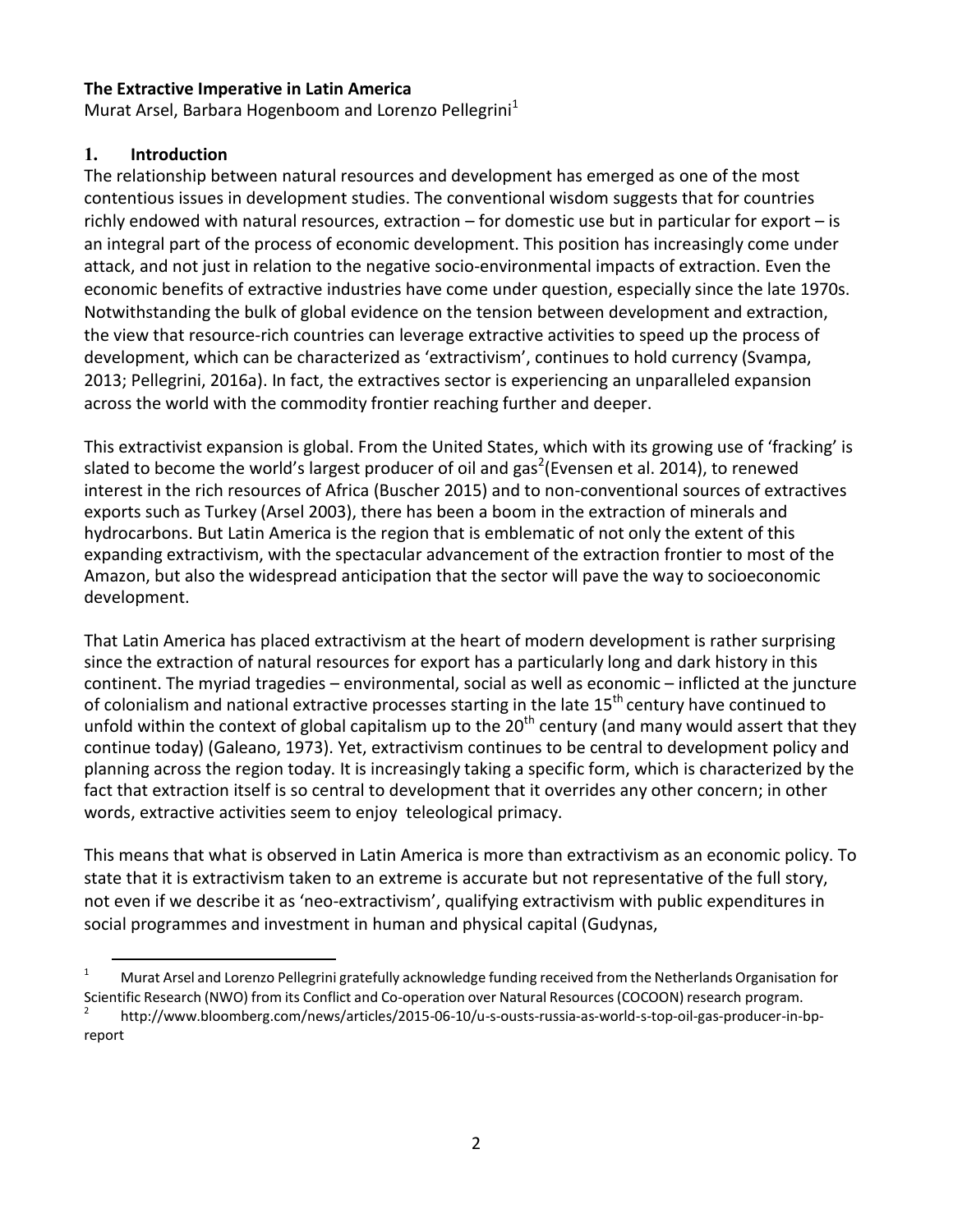2010,2012). Rather, the current shape of extractivist development policy has taken over the logic of other state activities, reorienting policy objectives to further justify and advance the policy of extractivism. It is this broadened, deepened and self‐sustained form of extractivism that this paper describes as the 'extractive imperative'.

The extractive imperative is grounded on three ideological positions: that intensified extraction is indispensable to advance through a (implicitly Rostowian) process of structural economic transformation; that such a transition away from primary commodity exports to higher value added (and putatively more sustainable) goods and services (biotechnology rather than timber, electric cars rather than lithium ore, etc.) needs to be orchestrated and, to a large extent, executed by the state; and that poverty and inequality need to be addressed urgently throughout this transition and not put aside as the ultimate goal of development. As such, the difference between 'extractivism' (or neoextractivism) and the extractive imperative is more than a semantic one. The former refers to development policies, whereas the latter can be located at a higher ontological plane as it describes the overall political zeitgeist, including but certainly going beyond state policies. That is, extractive activities play a foundational role in a model of development that shapes expectations and policies.

In this paper, we focus on the extractive imperative coinciding with the Latin American 'Left Turn' that has brought with it various policy experiments for constructing a post-neoliberal development paradigm. The confluence of the extractive imperative and rise of leftist governments has resulted in a specific set of state‐society relations, marked by the presence of a strong state involved directly in extractive activities, seizing a large share of the rents accruing through extraction. These revenues have been invested in ambitious social policies and infrastructure for economic development assuring the legitimacy of the incipient post‐neoliberal state and ensuring continuing popular support of the extractivist drive especially among the urban and peri-urban working classes. Backed by strong electoral majorities, many of these left turn governments have come to antagonize their early supporters within their countries' indigenous communities and progressive non‐governmental organizations (Hogenboom, 2012). From TIPNIS in Bolivia to the Intag Valley in Ecuador, state forces have taken a hard line against resistance, criminalizing various forms of dissent (Hope, 2016 this issue; Avci and Salvador, 2016 this issue). This, in turn, has started to change once again the relationship between the state and indigenous communities, putting at risk the tenuously maintained territorial sovereignties of the latter. These three interrelated dynamics require closer scrutiny to fully understand the implications of the extractive imperative developing under the Left Turn.

The paper has four main tasks. First, it defines and demonstrates the existence of an extractive imperative, which is central to understanding contemporary Latin American debates on development and social change. Second, it discusses the contextual factors that enabled the rise of an extractive imperative, which has come to dominate politics and policy making in the region even after some of these factors have ceased to exist. Third, it locates the extractive imperative within a broad overview of debates on the relationship between natural resources and development. Fourth, it critically evaluates the impact of the extractive imperative on environmental sustainability, socioeconomic equality, cultural autonomy and the political room for participation and democratic dissent in Latin America. In developing these arguments, the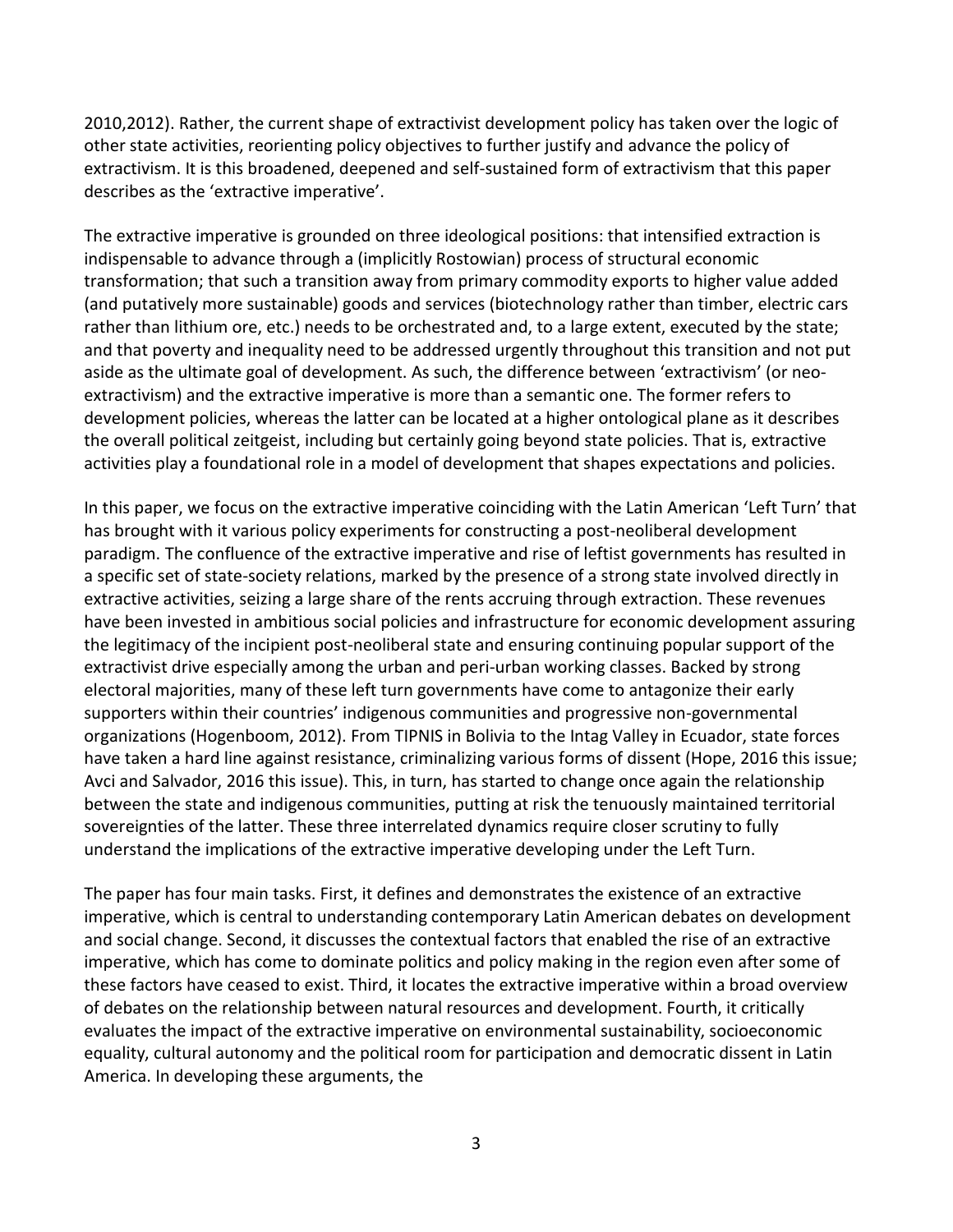paper engages with broader debates on the relationship between natural resources and development as well as the possibility of articulating a post‐neoliberal development paradigm.

#### **2. Contextual factors enabling the birth of an imperative**

The extractive imperative became constituted during a specific historical moment when a number of important factors were aligned. The high commodity prices that prevailed for ten years since the mid-2000s are one such factor. Another, closely related factor is the increased appetite of the Chinese economy for such resources and the specific shape this demand took in China's foreign economic relations. Finally, the rise of a wave of administrations that aspired to create a post‐neoliberal policy framework is also an integral development. These administrations had more room for manoeuvre since US foreign policy had less attention for the region than before. It is important to note, however, that while these factors were instrumental to prompting the extractive imperative they are not required to maintain it. Conversely, their subsequent disappearance could serve to demonstrate that an imperative to extract remains in place. For example, having entrenched the extractive imperative, high prices are no longer necessary to sustain it – at least in the short term. In fact, lower prices need to correspond with increasing volume of extraction to stabilize state revenues. If the continued presence of other factors are required to maintain the imperative remains to be seen.

The rise of commodity prices was certainly an important driver of a number of the dynamics discussed here. As Table 1 demonstrates, since 2004 there has been a substantial increase in the world market prices of some of the key commodities, such as gold, copper and oil, produced by Latin American countries. Putting aside ongoing debates whether these price increases can be explained as a super commodity cycle or whether they are likely to swing back to their high levels in the near future (Erten and Ocampo, 2013), it is important to recognize that the timing of the upswing allowed for the capture of substantially higher revenues to Latin American states. The increase is both in absolute terms and as a share of rents generated by extractive industries. The push for 'nationalization', which essentially meant a greater presence for the state in extractive processes, was both more desirable and viable at a moment when commodity prices were high. The process of nationalization superseded the taxation regimes and contracts forged in a previous, 'neoliberal' era when returns to the state were quite limited.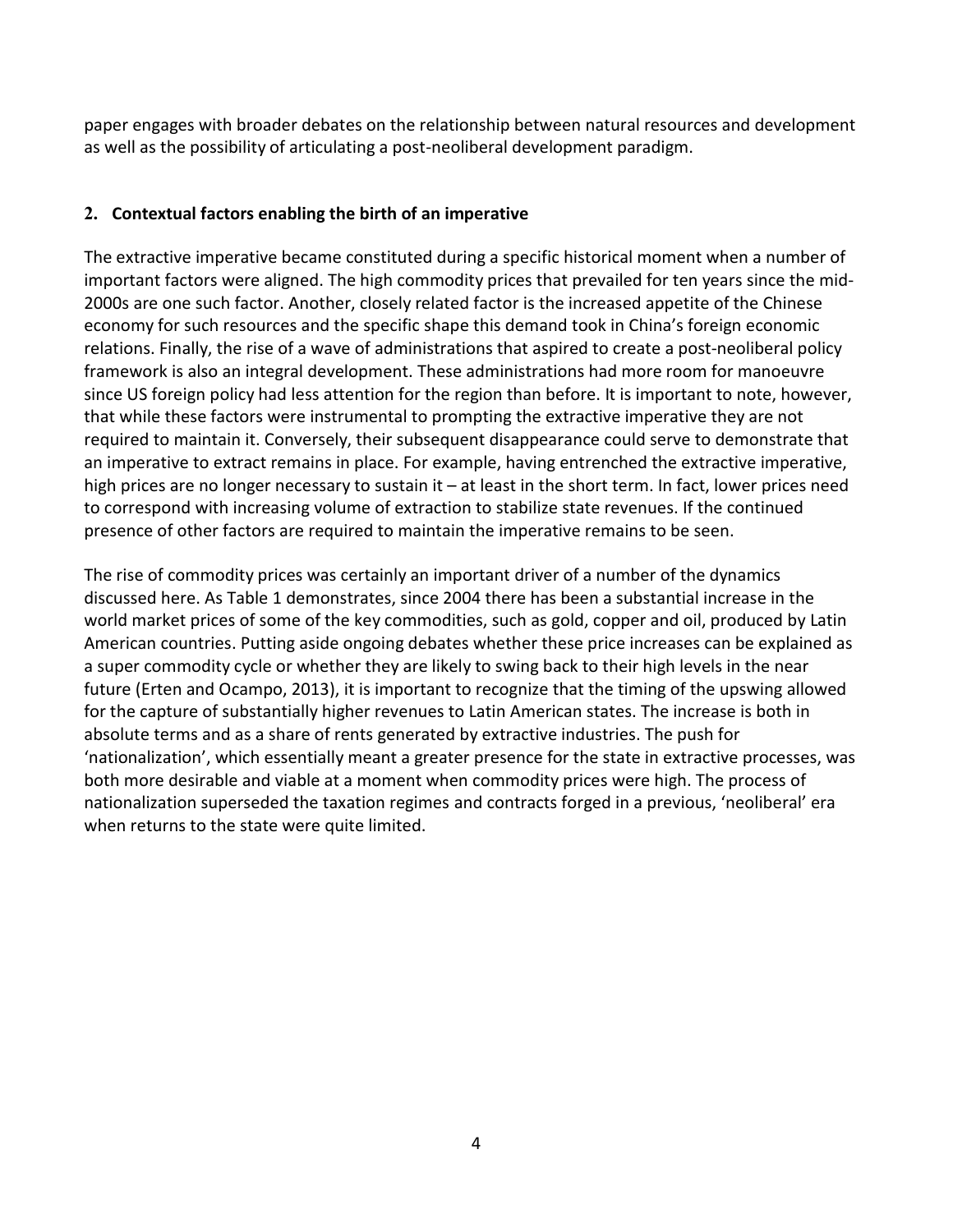| Year         | Minerals and metals | Crude petroleum |
|--------------|---------------------|-----------------|
| 2003         | 98                  | 102             |
| 2004         | 137                 | 131             |
| 2005         | 173                 | 184             |
| 2006         | 278                 | 221             |
| 2007         | 313                 | 250             |
| 2008         | 332                 | 342             |
| 2009         | 232                 | 221             |
| 2010         | 327                 | 281             |
| 2011         | 375                 | 393             |
| 2012         | 322                 | 397             |
| 2013         | 306                 | 384             |
| 2014         | 280                 | 349             |
| 2015 (I-III) | 227                 | 191             |

#### **Table 1: Indices of primary commodities prices, 2003‐2015** (index 2000 = 100)

Source: United Nations, World Economic Situation and Prospects (Statistical Annex)

The Latin American extractive imperative also benefits from and contributes to the emergence of a new geopolitical order. This new order is not marked so much by the decline of the primacy of US power, which has long been predicted but never really materialized. Rather, the emerging geopolitical configuration is characterized by the demonstration of the limits of how far US economic, military, and political power can reach. The wars in Iraq and Afghanistan, the spectacular collapse of the global financial system, and mounting national political gridlock all have come to demonstrate that even imperial power has limits, or at least blind spots. The emergence of China as a global actor is taking place in this context and is filling some of the gaps left by the reach of American influence (Henderon et al., 2013).

One particularly distinct way this has been felt is ideological. With neoliberalism and the Washington Consensus increasingly discredited, the Beijing Consensus and its brand of state‐led market economy has gained credibility and they resonated with the call for change among many developing country governments, including many in Latin America (Fernández Jilberto & Hogenboom, 2010). Thus, experiments in Left Turn policy-making through the establishment of strong states can be partly understood as national (or regional) responses to a specific global context. They take some inspiration from and build upon the legitimacy gained by the evident success of alternative policies experimented in Asia. This is of course not to argue that the relationship between the state, society and economy in various Latin American countries is similar or even comparable to that in a country like China. Instead, we argue that Chinese and other Asian developmental successes contribute to an alternative international consensus. According to this view the state should play a leading role in deciding how national capital (whether economic, natural or human) is managed and in charting a course for socioeconomic and cultural transformation (Chang, 2003). In the particular case of Latin America, a region with substantial natural resource wealth, there is evidence of the rise of resource‐ fuelled developmental states.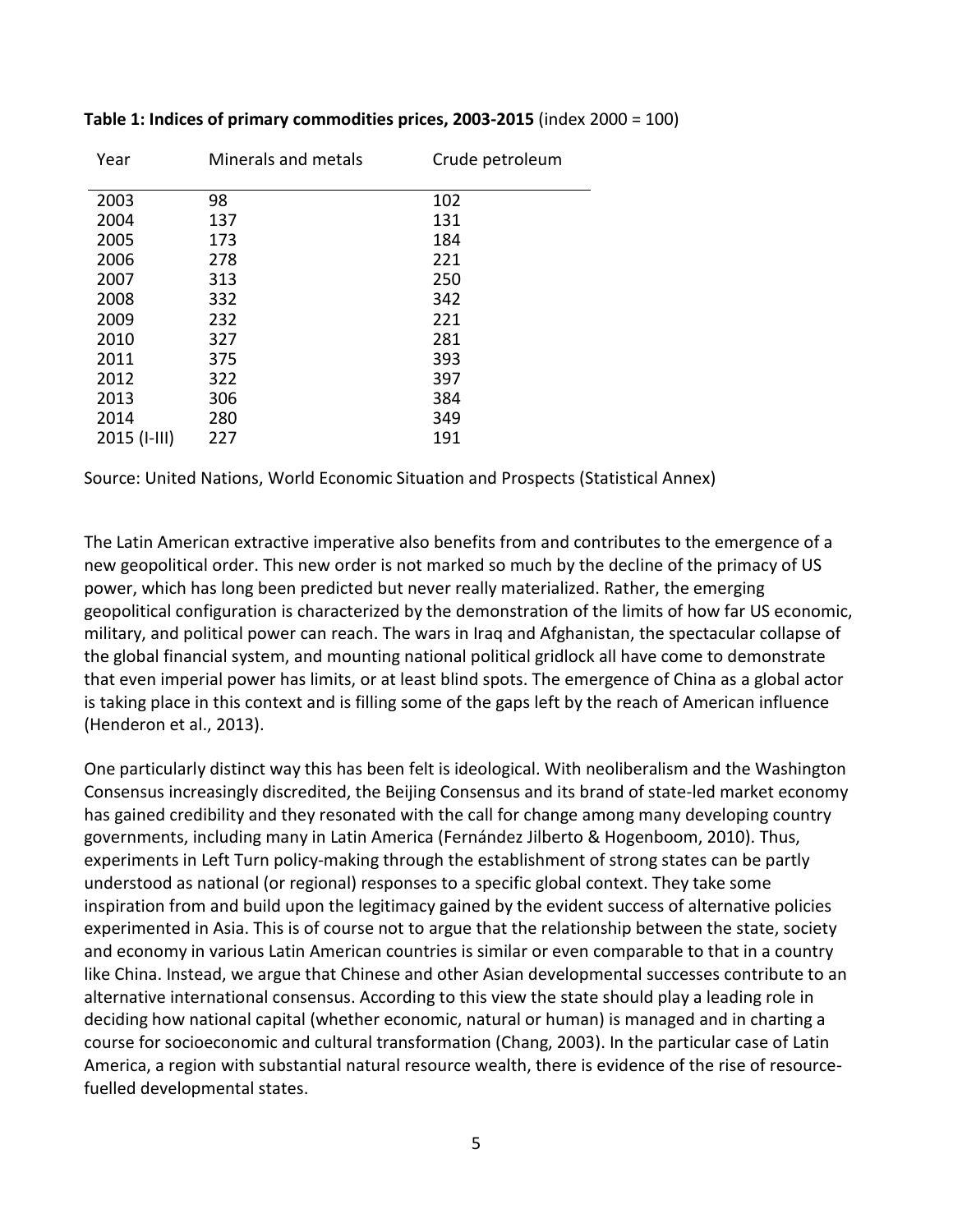Another way in which the Chinese influence in the region increased is more practical. Hobbled with two major wars in Iraq and Afghanistan, US influence in what it had historically considered to be its 'back yard' has waned not just ideologically but economically as well. While the much vaunted 'Pivot to Asia' and its economic corollary the Trans Pacific Partnership might in the long redirect American interests away from 'democratization' in the Middle East towards a containment strategy of China in the Asia‐Pacific region, China has made extensive inroads into Latin America by strengthening or establishing strategic alliances with countries such as Brazil, Venezuela, Argentina, Chile and Ecuador.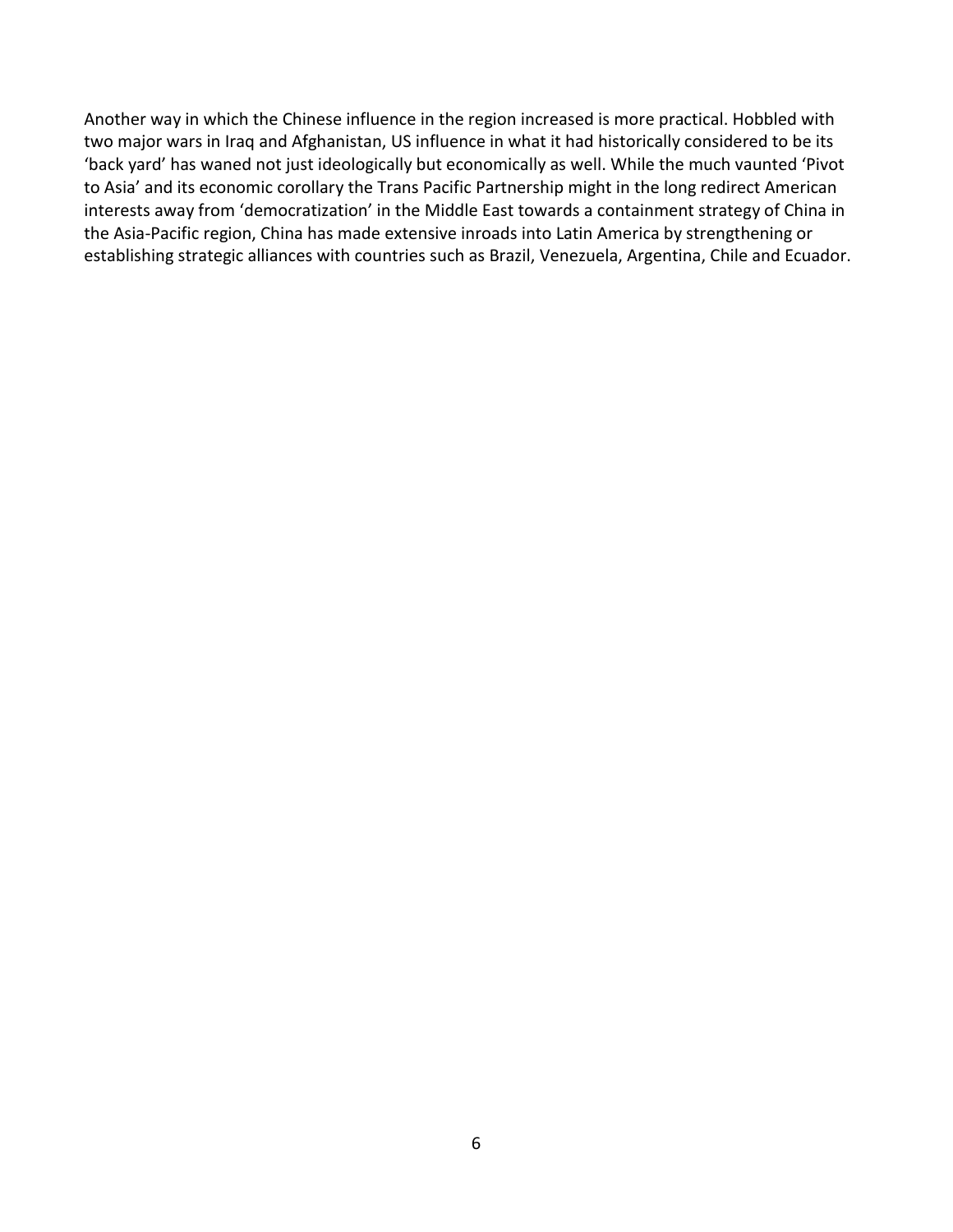Also Chinese investment and loans, often through state‐owned corporations and banks, have increased massively since the mid‐2000s into the region. Much of these capital flows have targeted the extraction and transportation of Latin America's resource wealth, be it hydrocarbons or minerals (ECLAC, 2014). Chinese corporations and banks pushed and supported by the Chinese government to Go Global, have found willing recipients in Latin America. At a time when the Western economies suffered from a deep crisis, China suddenly appeared as a major alternative source of investment and credit (Rival et al., 2015).

In this sense, the Chinese companies are filling the gap left by US, Canadian and European companies. As newcomers to the region, Chinese investors try to catch up, which makes them more open to investing into extractive projects that may only become profitable in the longer run.<sup>3</sup> Similarly, Chinese policy banks (especially the China Development Bank) have provided large loans to some Latin American countries with large natural resource reserves: Argentina, Brazil, Ecuador and most of all Venezuela.<sup>4</sup> A particular attraction of such loans is the official Chinese policy of not interfering with national economic policies, which is also on display in Africa (Johnston, 2016).

Put together, these dynamics have created conditions in which extractive industries became hugely significant to the development aspirations of a number of Latin American countries. It is of course important to recognize that some of the same factors also enabled a set of contradictory impulses – such as the search for a new development model through the concept of 'buen vivir' (good living), a move towards the recognition of the rights of nature, the drive of indigenous communities to have a more powerful say in the governance of not only their own territories but also the nation‐states within which they are located – to emerge (Siegel, 2016). It is the contradictory nature of these two concomitant processes – rise of extractivism and the search for its alternatives – that account for the pronounced tensions seen in Latin America in recent years.

# **3. Debates on resources, nature and development**

The centrality of natural resources to many developing economies and the challenges associated with the successful management of natural wealth has engendered lively debates focusing on extractive industries, environment, growth and poverty. Latin America in particular, has been the focus of much of these debates and also the birthplace of influential reflections on the potentialities and difficulties of using natural resources in general and extractive industries in particular as instrumental to development (Pellegrini, 2016b).

Arguably, the most influential of these debates is the resource curse and has been focusing specifically on economic malaise prompted by abundance of and dependence on natural resources extraction (Van der Ploeg, 2011). The resource curse hypothesis stipulates that there are economic, political and historical dynamics that undermine the development trajectory of countries specializing in the extraction of natural resources. Much of this literature has been focusing on the over‐ appreciation of local currencies and prices – an effect known as the 'Dutch

 $3$  In addition, certain areas – such as the ITT oil block of Ecuador – are too sensitive for US (and European) corporations to pursue. The negative publicity that drilling in an international hotspot such as the Yasuni would most likely outweigh economic gains for western corporations.

See the China-Latin America Finance Database at http://www.thedialogue.org/map\_list/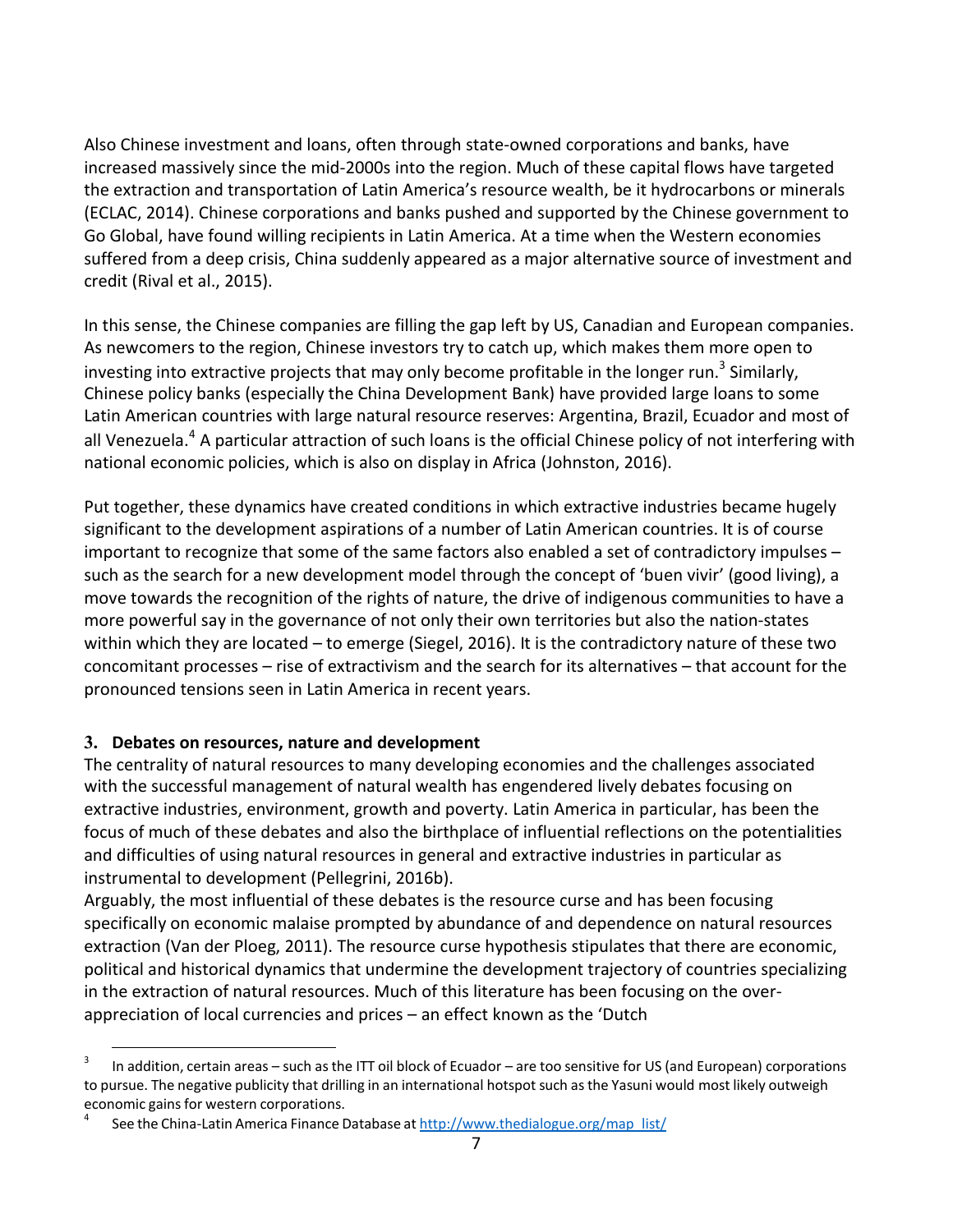disease'.<sup>5</sup> Other mechanisms include the concentration of welfare associated with natural resources, the creation of narrow based niches that have few linkages promoting the development of the rest of the economy, the volatility of prices with cyclical busts and booms and secular downward trend of commodities if compared to other goods and services, the use of natural resources as collateral to promote indebtedness by opportunistic policy makers, environmental impacts that undermine other sectors, conflict and corruption, the establishment of rent seeking economies where redistributive activities crowed out productive investment (Papyrakis and Gerlagh, 2004).

Authors focusing on Latin American in particular have linked concentrated ownership of natural resources and associated inequality with structural impediments to economic development (Engerman and Sokoloff, 2012). Unsurprisingly, given the political history of the continent, much attention has also been paid to the perverse relation between extractive industries, state revenues, rentier practices, political instability, corruption and authoritarianism (Schuldt and Acosta, 2006). The literature on neo‐extractivism in Latin America stresses the unchanging structural features of the economies whose central plank is the export of commodities to the global market, depending on large foreign investments and highly volatile international prices – as exemplified by the downward price trend that characterized the commodity markets as of the second half of 2014. These continuities are combined with significant changes in the welfare state that include the provision of benefits, and high levels of public investment in physical infrastructure and human capital – policies that are themselves financed by the state revenues generated by extractive activities. Thus the left turn in Latin America would leave economic structures unchallenged, but combine them with enhanced social policies (Gudynas, 2012). Taken together, continuing extractive activities and new legitimacy provided by greatly expanded social policies and public investment are contributing to political dynamics that further facilitate the expansion and intensification of extractive endeavours. This has been taken to the extreme in the case of Venezuela, where the Bolivarian project intensified the nation's economic as well as social and political dependency on oil. The government's reaction to the recent deep crisis, due to the fall of the oil price, has been to turn to mining as a new driver of the economy, using presidential decrees to quickly attract investment, supported by special military protection and a suspension of civil and political rights. As Lander (2016) points out, rather than rethinking the extractivist oil rentier state, the response is to start creating an extractivist mining rentier state.

The critique of neo‐extractivism has been accompanied by an incipient discussion on how to break the economic structures based on extraction, a discussion that pits a post-extractivist project against neo-extractivism. A major weakness of this literature, and a serious limit to its being policy relevant, is that it seems to discount the material needs (social policies and physical infrastructure) that are being satisfied with the state revenues engendered by extractive industries. Thus, some of the discussion has moved towards fundamental critiques to development and argued for post‐developmental approaches to public policy – i.e. radical alternatives *to* development.

This name refers to the economic recession that the Netherlands faced after the discovery and exploitation of large gas reserves in the 1960s and 1970s.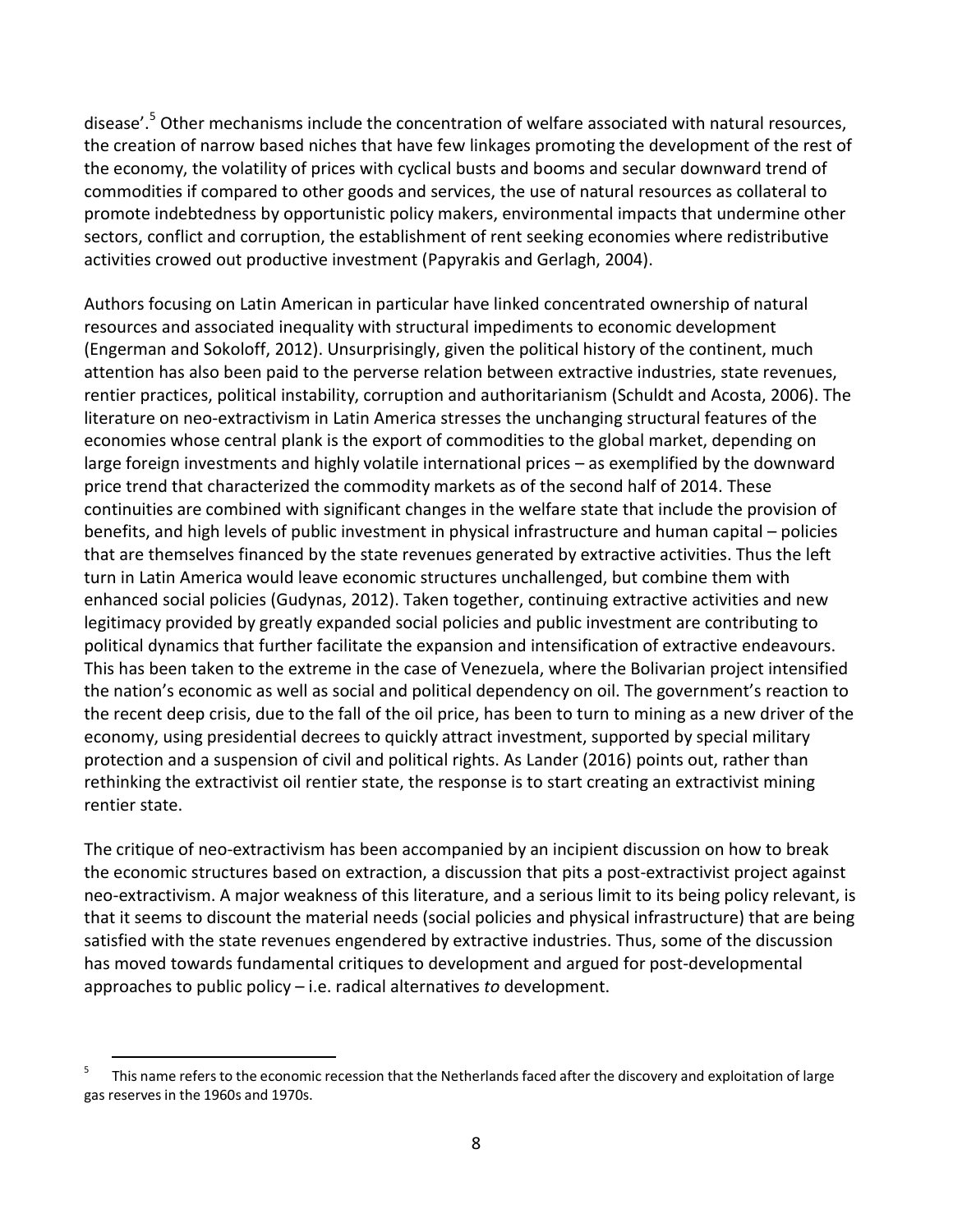In contrast, the governments of Bolivia and Ecuador envision extractive industries themselves as transiently instrumental to the overcoming of the extractivist foundations of the economy (Gobierno de Bolivia, 2006; Senplades, 2014). According to this perspective, the revenues generated by extractive industries can be used to enhance physical and human capital in a way that engenders structural change and allow for the diversification of the economy. Social policies can also be re‐ interpreted as investment in human capital and are matched by investment in the educational system. In terms of physical capital, heightened public investment has been especially focused on improving the transportation network and upgrading the generation and distribution of electricity. Moreover, strategic decisions regarding direct public investment (e.g. commodity transformation in Bolivia or investment on bioresearch in Ecuador) are also meant to accelerate the process of diversification of the economy and the move away from specialization on raw commodity extraction.

One of the pronounced effects of extractive activities, and arguably a rising trend because of the combination of increased extraction and the criminalization of resistance (Özkaynak *et al.*, 2015), are socio-environmental conflicts. Given the burden produced by various socio-environmental liabilities associated with extractive industries and the overexposure of some section of the population (rural, indigenous, etc.), it is not surprising that extractivist endeavours are often associated with various forms of conflict and resistance. The dynamics related to resistance and extractive industries have been characterized as eco-territorialisation of conflict, meaning that many episodes of conflict have much to do with the integrity of indigenous territories and violations of indigenous rights (López and Vértiz, 2015), or with the neglect of campesino livelihoods affected by extractive projects. These conflicts have increased throughout the Latin America, both in countries with and without leftist governments, and in countries and regions with more or less historical experience with the specific extractive activities that give cause to local resistance. The use of new or improved forms of state‐led or company‐organized consultation of potentially affected groups has hardly prevented tensions. In Bolivia as well as Peru, participation through state‐led prior consultation of indigenous peoples on oil and gas projects turned out to be limited as indigenous ownership of the processes was limited and these groups had difficulty to articulate and defend their views and demands (Flemmer & Schilling‐ Vacaflor, 2016). Similarly, local groups often experience that Environmental Impact Assessments for mining projects are manipulated by companies (Aguilar‐Støen & Hirsch, 2015; Li, 2015), while Peru's experiment with a tripartisan Roundtable learned that it was hard for leaders of local organizations to negotiate with national entities (Paredes, 2016). Local social divisions and the lack of clearly defined rights and norms of local redistribution of mining revenues is an additional cause for conflict (Helwege, 2015). In response to the dissatisfaction with centralized procedures for participation of affected local groups, since 2002 numerous communities in Peru, Guatemala, Argentina, Colombia and Ecuador have organized their own consultation processes. Usually initiated by civil society groups and supported by the local government, these new consultations have allowed for peaceful and participatory expressions of the widespread civic discontent with top‐down decision‐making on large extractive projects (Walter & Urkidi 2016).

These divergent perspectives on the role of extractive industries have generated polarized debates that have not been able to address critically the core issues of state revenues generated by extractive industries nor the socio‐environmental costs associated with extraction. On the one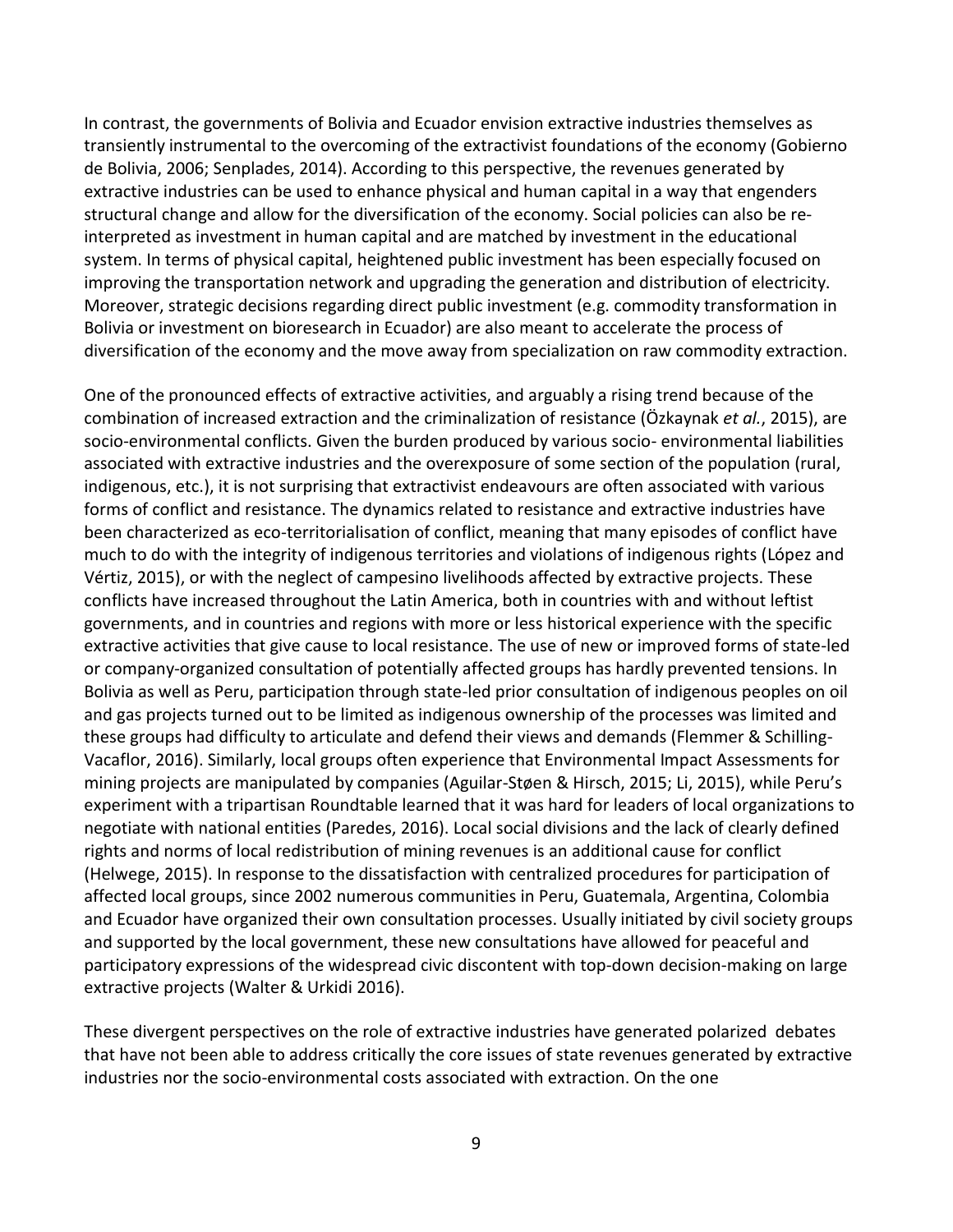hand, the post‐extractivism literature does very little in the way of engaging with the material needs that are being satisfied by extractive industries – be it directly through employment creation or indirectly by contributing to state coffers, ultimately financing investment in social policies and physical infrastructure. Also, the issue of transition to post‐extractivism (and its financial underpinnings) is still insufficiently dealt with as a political project and proponents have shown very little success in terms of electoral performance. On the other hand, developmentalist approaches based on the (neo‐)extractivist logic dismiss the socio‐ environmental liabilities generated by extractive industries and the history of failures of attempts to leveraging extractive industries to achieve development. In other words, these approaches put a considerable amount of faith into both the ability of the (post‐neoliberal) state to alleviate the negative impacts of a rapid, extractivist growth strategy and the assumption that some of the 'necessary' costs (to nature and society) can be paid back in the long term without permanent loss to their integral functions. While the literature on developmental states does show that the state – given the right conditions – can engineer structural transformation (Onis 1991), the social and environmental records of such states are less impressive (Broadbent et al., 2006).

#### **4. Extractive Imperative as ideology**

The analytical approach developed in this paper seeks to combine the concerns of both of these schools. In that sense, the concept of 'extractivist imperative' seeks to respond to the call of Arsel and Dasgupta (2015) for a type of development scholarship that is critical but not nihilistic and cognizant of the importance of emancipatory material improvements while recognizing the structural (political, economic as well as ecological) forces that hobble ideological projects built for rapid delivery.

## *4.1 Return of the stages of growth*

The extractive imperative is marked by an ideological commitment to further extraction as a necessary and unavoidable step towards higher level of development (which, as described below, is highly modernist). This ideological posture is built on a 'stages of growth' model of development in which extraction is an integral part of the incipient development process. The stages of growth is a classic growth model prescribing that countries starting as traditional society will build the preconditions for take‐off, then experience take‐off, followed by drive to maturity, ultimately leading to the age of high mass consumption (Rostow, 1959). In the various stages countries will develop different sectors based on their potential to specialize. These specializations will be themselves contingent on the level of development and, hence, transitory. For a poor, but resource‐rich country, the specialization on extractive industries would contribute to the preconditions for take‐off, a necessary stage prior and functional to the take‐off towards the development of a diversified economy. $6\overline{6}$ 

<sup>&</sup>lt;sup>6</sup> These ideas are powerfully exemplified in a speech by Ecuadorian President Rafael Correa: "La gran oportunidad de los países latinoamericanos para desarrollarse, con soberanía, es con el uso de sus recursos naturales. Eso genera los recursos para invertir en el talento humano, ciencia, tecnología, e innovación, que ayuden a superar la economía extractivista". Cátedra Raul Prebisch de la UNCTAD, Resumen de la Conferencia Magistral del Presidente Rafael Correa, 24 de octubre de 2014, by Umberto Mazzei, del IREI Sismondi.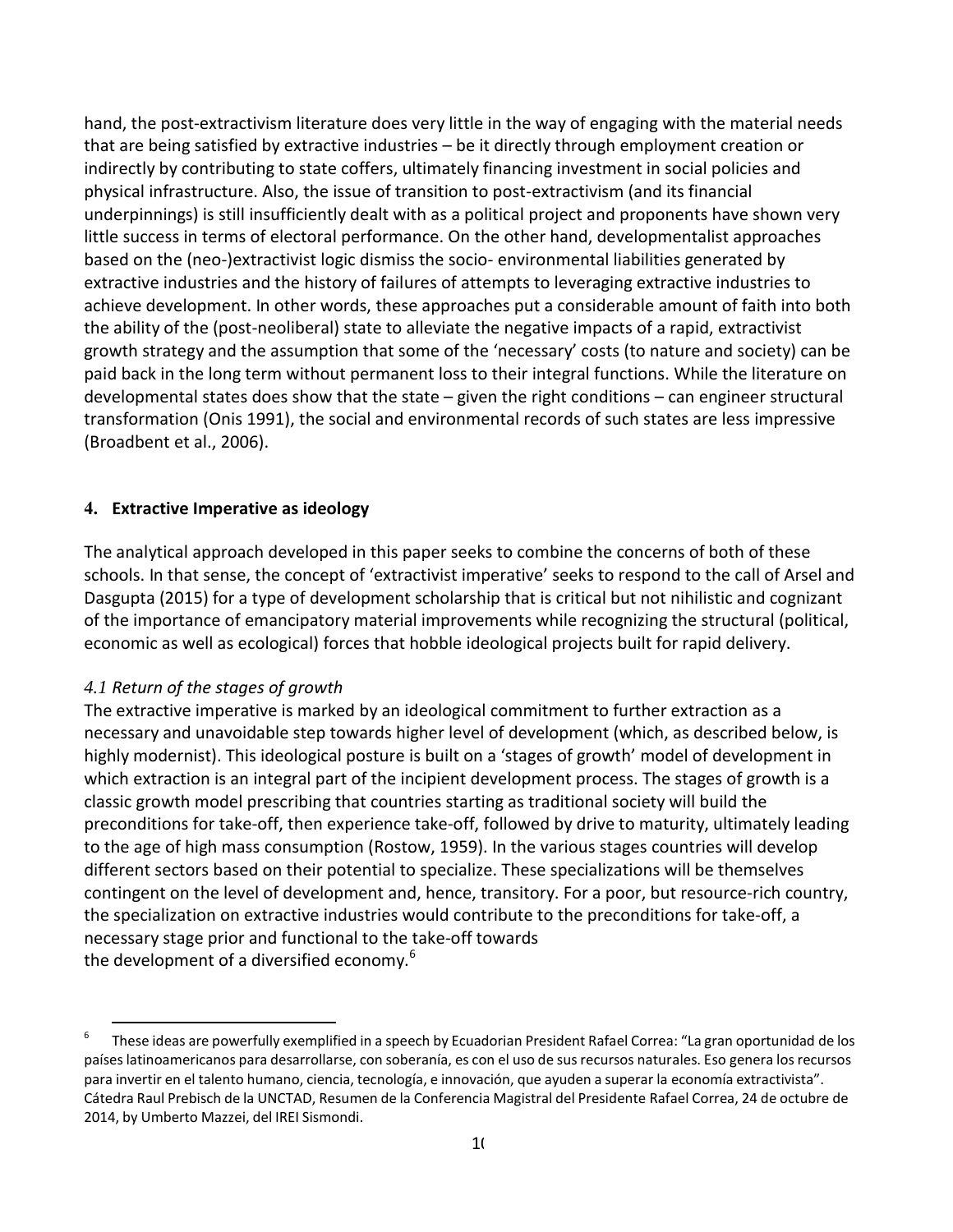More specifically, the export earnings coming from extraction (and increased productivity in the agricultural sector) will be used to finance the modernization drive. Thus the rents generated by extractive industries will be re‐invested in physical, social and human capital in order to develop the capabilities to engage in productive sectors. These productive sectors can themselves be based on extractive industries and, as exemplified by Bolivia, this can include the drive to 'industrialize natural resources'; that is, to transform commodities into intermediate or final goods in order to climb the value chain and acquire a larger share of the value added generated (Pellegrini, 2012). Aside from the transformation of commodities, other investments are supposed to enhance human capital in across the spectrum and great emphasis has gone into gaining sovereignty in terms of technological capabilities (Pellegrini, 2016a) and entering the knowledge economy with investment in tertiary education and research. High levels of investment are also devoted to physical infrastructure (electricity generation and transmission, transportation, direct investment in industrial complexes, etc.) that is necessary to integrate the national economies and connect them internationally, creating opportunities for domestic and international trade.

In contemporary debates in Latin America, the Rostowian roots of development policies are easy to see within the context of extractivism. Whether it is the former Peruvian president Alan Garcia who actually invoked the phrase of 'take‐off' or Rafael Correa who argued against his former ally Alberto Acosta's call for abandoning extraction by saying that Ecuador first had to mobilize its natural resource wealth *before* it could go on to the next stage where a 'knowledge economy' could be created, Latin American extractivism is characterized by this vision that sees the mobilization of natural resources through extractivism as not only a necessary but also unavoidable step towards the achievement of socioeconomic development. Such "national‐ popular development" discourse could also be heard in Argentina under former president Cristina Fernández de Kirchner, who stated in 2010: "We cannot stop extracting oil because we need it for our development and to be able to live" (Savino, 2016).

#### *4.2 The developmental state*

The ideological position that the economy has to follow a set of distinct and hierarchical steps does not, in itself, come with a view of how this transformation needs to be governed and at what scale. For instance, for Rostow structural transformation could often be accomplished by connecting 'backward' areas to the global circulation of capital but, at least in the early stages of this transformation, outside forces (i.e. (former) colonial powers) had to provide the initial jolt or spark, economically, politically and also culturally to unleash the forces of change.

The specific form of structural transformation undergirding contemporary development policies is built around the idea of extensive state management of the national economy, which forms a marked contrast to the previous era of neoliberal policy in Latin America. This increased role is especially present in the extractive sector and ranges from various nationalization episodes that involved companies and whole extractive sectors, to increased taxes and royalties, and to increased regulatory powers (Hogenboom 2012). In order to realize this reinvigorated state role in the economy in general and extractive industries in particular, there has been a rebuilding and expanding of state capability. For instance, Ecuador's planning ministry SENPLADES was given largely expanded powers and mission, creating highly influential development plans. Similar development plans were created in Bolivia by the Ministry of Planning and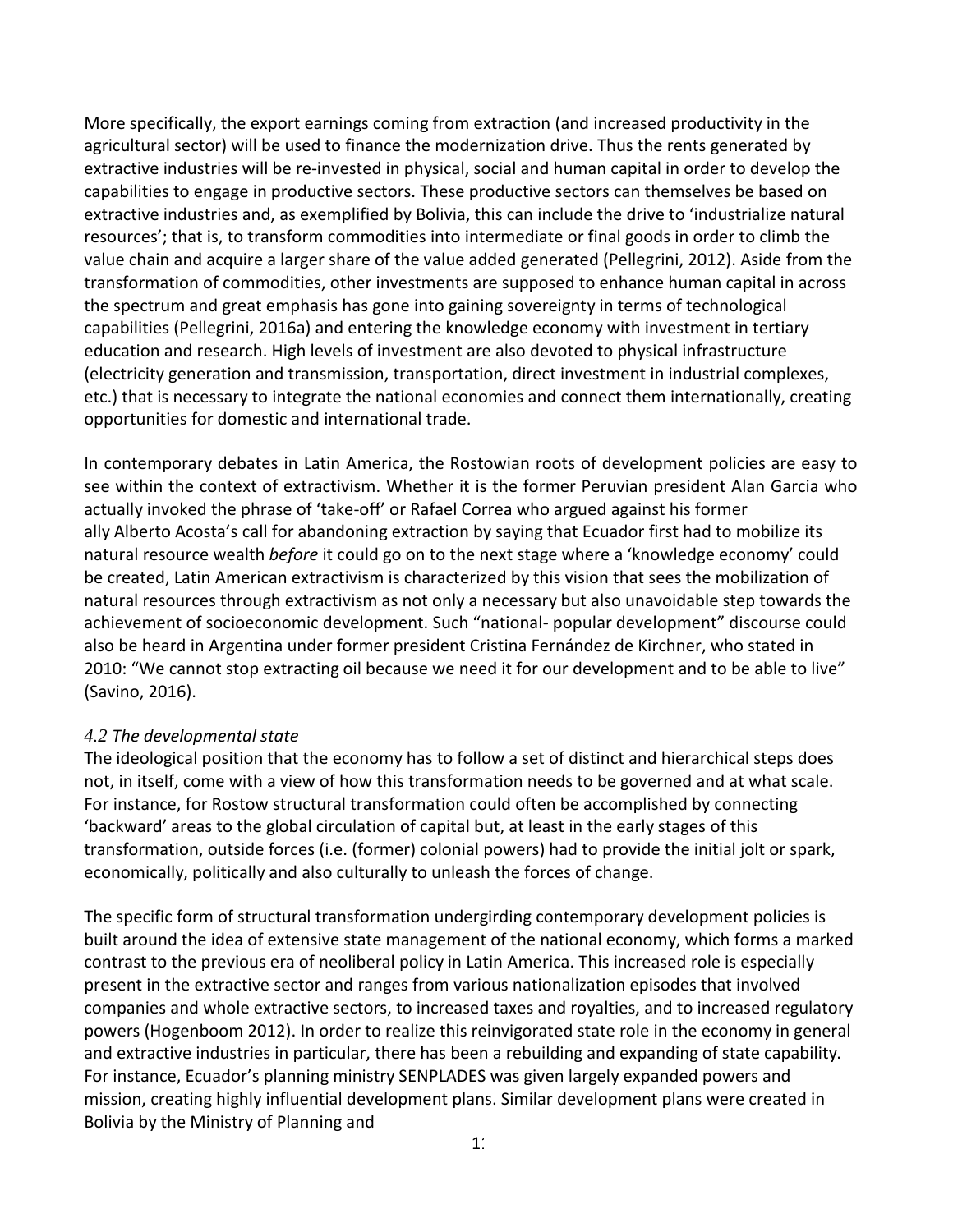Development. Furthermore, the Ecuadorian state created a new state agency named Ecuador Estratégico to oversee development projects deemed of strategic national interest that are carried out in underdeveloped regions, such as the Oriente.

In the hydrocarbon sector in particular, several countries have (re‐)nationalized the resources and the concession system has been replaced by service contracts. Furthermore, state‐owned companies have greatly expanded the scope of their operations as in the case of the Venezuelan national oil company PDVSA. Another aspect of state involvement is also a more prominent role played in compensation and redistribution mechanisms, with higher shares of the revenues being disbursed locally and at times also directly to the organizations that traditionally were resisting the expansion of the extraction frontier and intensification of extraction. Bolivia's IHD program (…), which redistributes 10 percent of state revenue to provincial authorities, is a particularly prominent example.

In the mining sector, we see fewer episodes of nationalization across the board (possibly related to the more fragmented property structures and hence broader domestic interests that would be alienated through nationalization), but still see the rise of state‐owned companies and also expanded regulatory powers and increased financial returns to the state (Arsel et al., 2014). Within this context, new partnerships with state‐owned corporations from other countries are an interesting trend. For instance, Chinese state‐owned mining companies have been playing a major role in starting or expanding mining projects, in particular in Peru and Ecuador (Gonzalez‐ Vicente, 2012). In another example, the Chilean state‐owned CODELCO has been collaborating with the Ecuadorian state‐owned Ecuaminera to restart the Intag copper mine, whose creation was halted by effective community resistance in two separate periods (the first involving a Japanese and the second one involving a Canadian corporation). The specific tenor of the relationship between Latin American states and state‐owned corporations is largely underresearched and little is known about the specifics except for the well‐publicized fact that state revenues in these deals have increased.

## *4.3 Primacy of poverty reduction*

One of the defining features of the political project of the Left Turn has been a focus on rapid and extensive poverty reduction. Unlike the neoliberal policies that characterized the 1980s and 1990s, where poverty reduction was expected in due course thanks to trickle down economic development, Left Turn governments have made poverty reduction a central plank of their platform; one that would need to be achieved at a meaningful level in the short‐ to medium‐term. One reason for this commitment to poverty reduction is the normative stance against poverty and inequality – a defining characteristic of the left in Latin America. Another is that all Left Turn governments have come to power through democratic elections in which they distinguished themselves from their opponents by promises of achieving greater prosperity for the long marginalized communities and social groups. The actual delivery of a dividend in terms of poverty reduction is thus a necessary source of popularity and legitimacy that is necessary for the electoral prospects of the governing parties.

While development studies literature on poverty suggest that the concept can be understood very broadly to include a variety of deprivations and experiences, the policy proposals and practices of the Left Turn governments have taken a more restricted approach and privileged material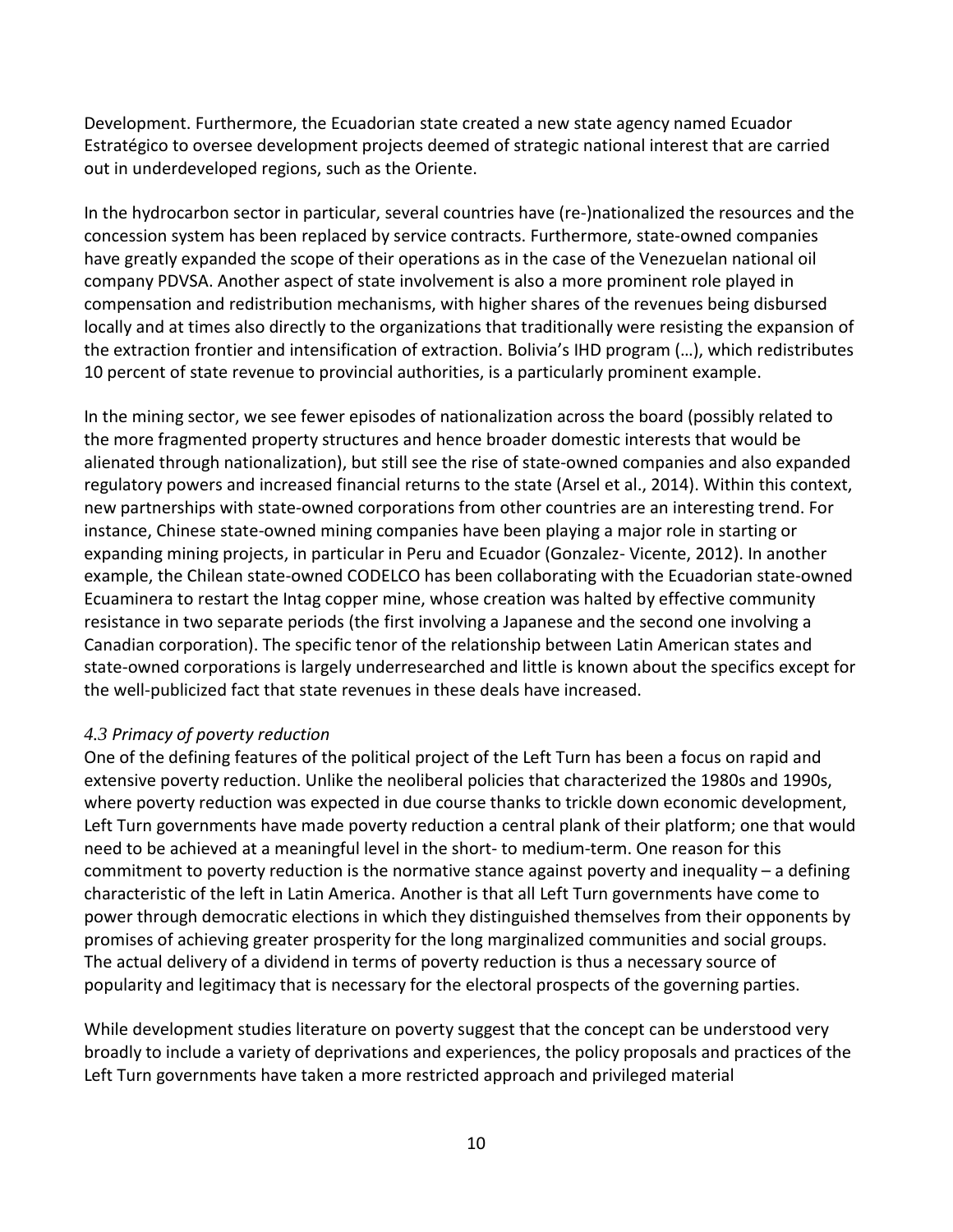dimensions of poverty. The resulting interventions have primarily aimed to provide income support and access to key social services and benefits. In terms of direct transfers, the Left Turn countries have embraced conditional cash transfers and established several programmes that supplement monetary income of families fitting certain socio‐economic profiles –most commonly related to having income levels below poverty thresholds. These instruments are not unique to Latin America and are common across the political spectrum –in fact, they were first introduced in South America by the Fujimori government in Peru and are also in favour by multilateral financial institutions (Fiszbein *et al.*, 2009). Thus, commitment to poverty reduction has been translated into widespread adoption of conditional cash transfers to deal directly and urgently with (extreme) poverty.

Indirect and more long‐term interventions are also taking place across the board and include educational and health interventions that are ultimately improving the prospects of the most disadvantaged portions of the populations. While educational investments directly translate into increased human capital and hence augmented productivity and improved employment prospects, health expenditures can directly increase welfare and also advance the prospects of people. Furthermore, social safety nets ameliorate the impact of socio-economic shocks diminishing distress in the short term and allowing better planning and asset management and general strategies for the longer term. Finally, legislative interventions (such as raising minimum wages and employment benefits such as insurances, etc.) can also improve the lot of unskilled labour and provide for some minimalistic degree of redistribution and inequality reduction.

## **5. Extractive Imperative and its consequences**

Taken together, the three ideological postures concerning the relationship between state, extraction and development add up to a pro-extractivist argument, one that is forcefully made by the leaders of the Left Turn governments: advancing extraction is in the interest of the nation at large. The logic underlying this position is that since the country in question is suffering from endemic poverty and inequality, avoiding, or even just postponing extraction, would be an anti-developmentalist stance. Furthermore, since extractives‐led development is meant to alleviate poverty, an anti‐extraction position is portrayed as being tantamount to being anti‐poor.

In the short term, the wealth generated from extractive processes would be used to alleviate poverty and deprivation, for instance through the creation of social programs that provide free or subsidized education and healthcare and conditional cash transfers. In the longer term, revenues from extraction would be invested in the service of accelerating and orchestrating the structural transformation of the economy away from dependence on primary commodity exports and towards more sustainable and higher value-added exports and services such as biotechnology and eco-tourism. The achievement of this structural transformation would not only benefit the nation at large, especially the poor, but also lead to environmental protection. This oft‐repeated set of arguments adds up to a single dictate: poverty reduction, environmental protection and national development can be best and most rapidly achieved if the full potential of extractive industries is harnessed. Opposing this goal would then be tantamount to disregarding the interest of the nation.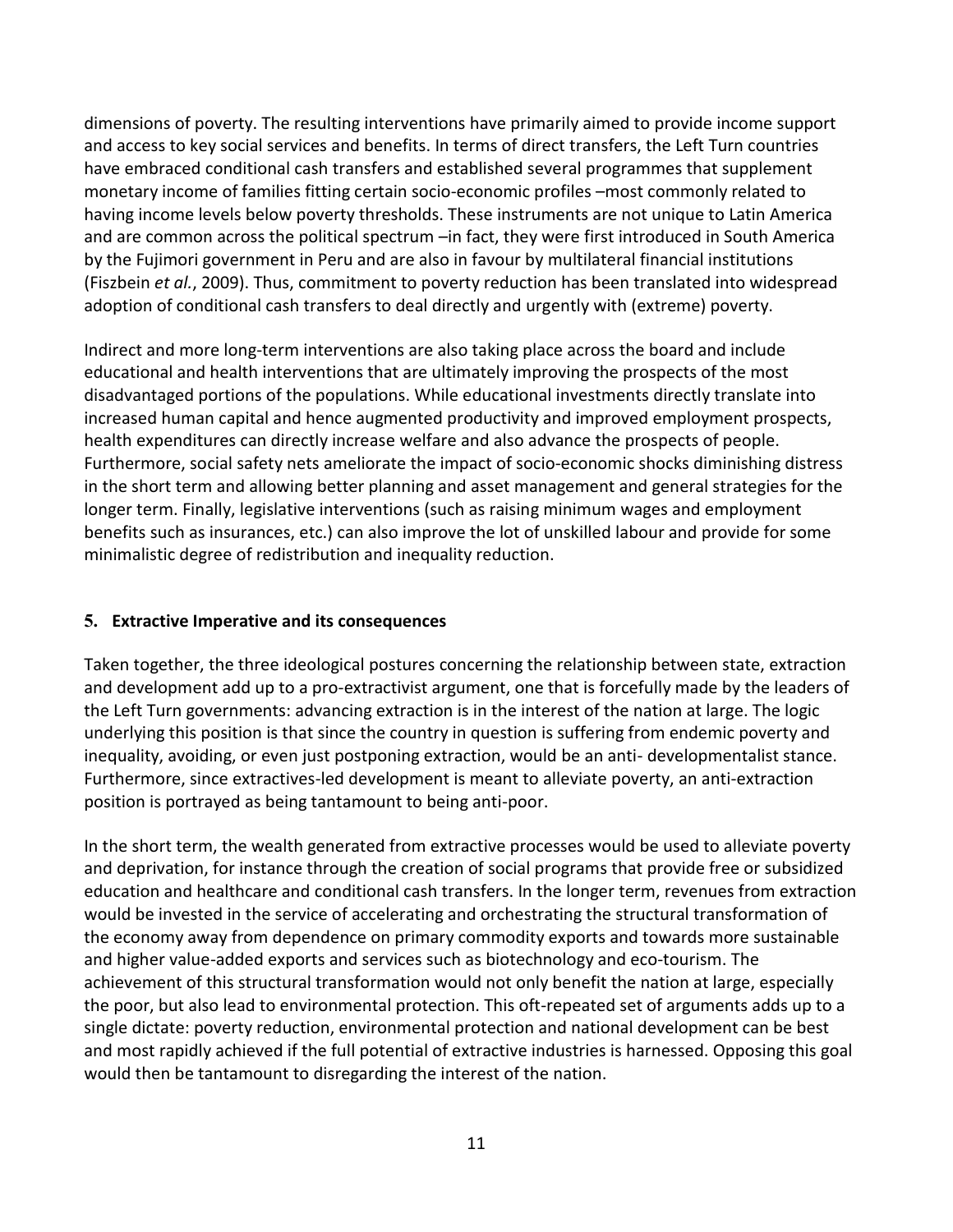This is of course a problematic argument, not least because it assumes that a singular, coherent interest of the nation exists. Given that the nation is a social construct that serves to paper over various divisions and differences within and between various interlocked communities, this is a challenging assumption at best (Giddens, 1985: 220). Even such an interest did exist 'objectively', it is also a major leap to argue that the state, through its institutions and those that represent them, can apprehend it. Such an argument can only be defensible if one is to take a Weberian ideal type state that is decisively dominated and operated by efficient bureaucratic machinery. There is a wealth of evidence that the Latin American state form is far from this Weberian phantom and that individual, clique and class interests can direct (and distort) public policies and their implementation.

Even if all these assumptions could somehow be met, there still remains the *process* through which the nation's interests could be realized and the urgent question of the distribution of socio‐ environmental effects of extractive activities. In other words, even if the culmination of appropriate policies might leave the nation as a whole better off, it is unlikely that the costs and impacts of the path to development can be overcome or, at least, compensated for. Moreover, the nature of socioeconomic development is such that these costs are distributed unevenly across space and time as well as across differences of class, gender, ethnicity and ability. It is in fact this uneven distribution of the cost of the development process that has been at the heart of the conflicts engendered by the extractive imperative.

That those in charge of development planning have historically used national interest to pacify and subdue groups that bear the brunt of development in the short and medium term is of course well‐ documented. To this end, nation‐states have invoked not only the idea of national interest but also its darker side, the idea of national sovereignty. In other words, if 'problem' communities continue to stand in the way of this putative national interest, they have often been threatened by brute force which the idea of sovereignty is commonly accepted to confer on nation-states. This too is well documented in numerous cases, including many in Latin America. Police, military and para‐military forces have been deployed to intimidate and oppress communities that refuse to toe the line of national interest. Such overt and covert use of intimidation and violence, however, has often had at best a tenuous relationship with the law and at worst represented an outright violation of national laws and international norms and human rights. In fact, Latin America is by far "the most dangerous region of the world for environmental human rights offenders", with indigenous groups being the most vulnerable for violations ranging from threats, attacks and torture to disappearances and killings (Article 19, 2016: 4).

What is relatively newer and less well-documented is the process through which the national interest has been used as a pretext to criminalize dissent by reference to existing or newly enacted laws. Around the globe, the post‐September 11 (2001) political climate saw a massive increase in the abuse of the already highly problematic concept of terrorism to classify a broad range of actions, thoughts and organizational dynamics that hitherto remained either fully legal or constituted forms of critical thought and civil disobedience that could not be prosecuted in democratic societies. This securitized climate has played a role in legitimizing the move of several Latin American states to invoke charges of terrorism to prosecute individuals and groups whose aim has been the defence of a particular territory (indigenous or otherwise) or ecological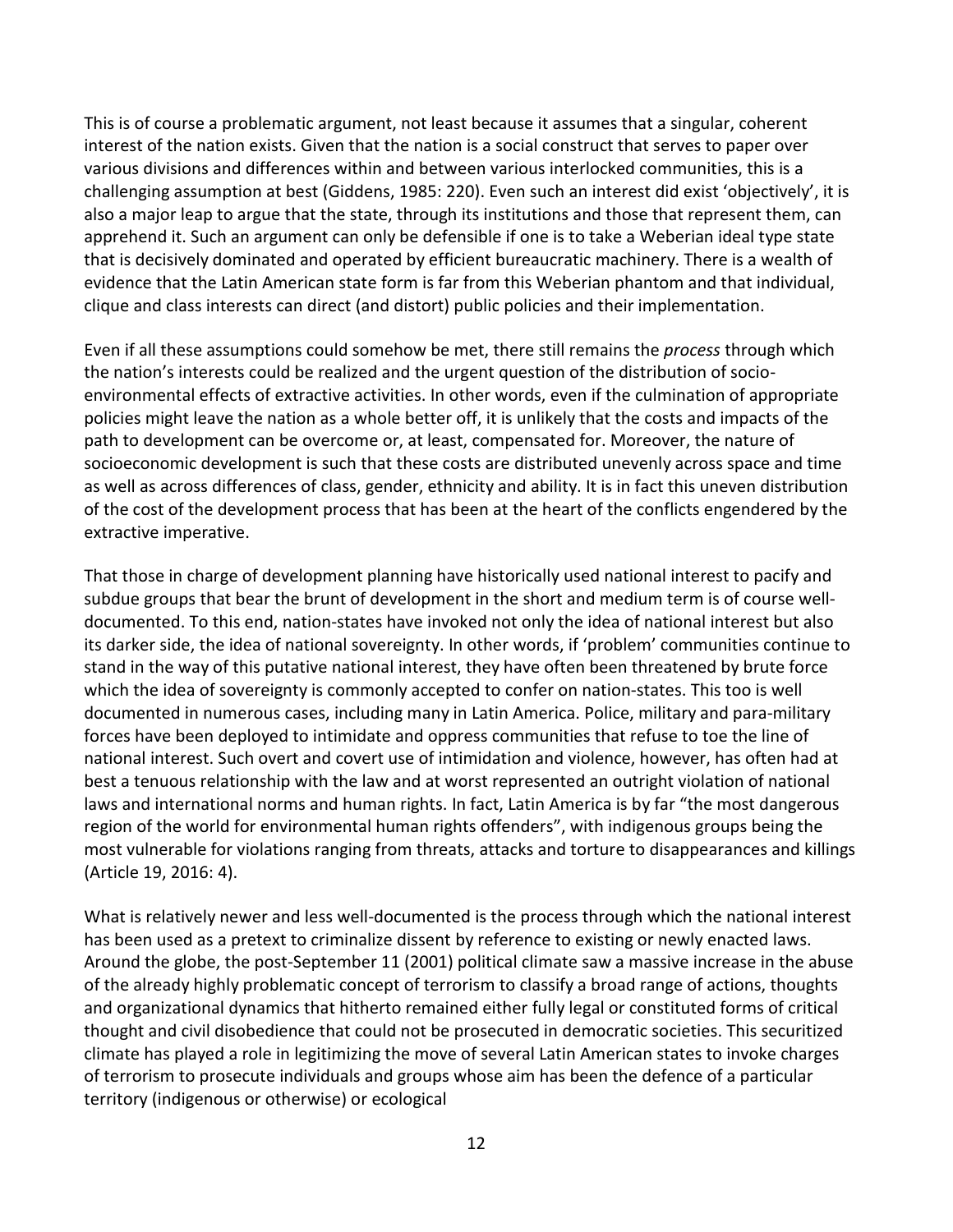system (or its constituent parts).<sup>7</sup> There are a number of such examples from Ecuador alone, including environmental and indigenous rights campaign organization Pacha Mama being shut down and the operation permit of the environmental NGO Acción Ecológica being temporarily revoked.<sup>8</sup>

Along similar lines, several states have charged individuals and organizations critical of state policies with undermining national interest by collaborating with foreign states and agents. For instance, the Bolivian land rights NGO Fundación Tierra and its leadership came under heavy political and legal pressure from state officials that claimed that the organization's foreign funding was evidence that it served the interest of states other than that of Bolivia. Such claims frequently make two equally problematic claims: the first is that NGOs cannot challenge the state since only the state can arbitrate what constitutes national interest and, second, that receiving support, financial or otherwise, from international sources can serve as evidence that an organization is doing the bidding of the state from which the funding originates (even if the funds themselves are controlled and disbursed by NGOs, many of whom are sympathetic with the overall progressive agenda of Left Turn countries).

It is important to note, however, that states primarily try to co‐opt, undermine or assuage existing or potential resistance by using pro‐extractive discourses and harnessing the power of development, both ideologically and materially. As argued above, that extraction is carried out not simply in the name of a more abstract – and long term – 'trickle down' argument but in the name of immediate poverty reduction is of course an integral part of the 'left turn' and its pro‐ extractivist stance. However, precisely why much needed public resources for social programs and poverty alleviation mechanisms need to be financed from revenues from extraction and not from other sources (e.g. through tax reforms) is often left unsaid in such declarations.

## **6. Conclusion**

The genesis of the 'extractive imperative' was conditioned by a number of factors relating to the moral and political failures of neoliberal capitalism that delivered highly uneven economic growth, did little to ameliorate poverty and exacerbated inequality. Within this context, the 'extractive imperative' for the Left Turn governments has meant that the primary challenge facing them was to finance investments and social support mechanism that could reduce poverty

<sup>&</sup>lt;sup>7</sup> The Observatory of Latin American Mining Conflicts OCMAL presents information on such cases in their Criminalization Map: http://www.conflictosmineros.net/temas-de-trabajo/mapa-criminalizacion

In Ecuador, there was the arrest of the indigenous leader Pepe Acacho under the charges of terrorism for having urged his fellow indigenous activists to bring their spears to another planned event. In another example, the environmental and indigenous rights campaign organization Pacha Mama was shut down after some of its supporters accosted (but, as video evidence clearly demonstrates, did not physically harm) a Belorussian businessman who was emerging from a meeting with state officials concerning the opening of a new oil block that overlapped with the territory of the Sarayaku indigenous community. The charges against Pacha Mama were that it violated national interests and created a climate of violence. Finally, the operation permit of the environmental NGO Acción Ecológica was briefly revoked with the far-fetched charges that it was not following its operational mandate but engaging in political activism, a claim that whose failure to recognize the political nature of environmental protection can only be deliberate.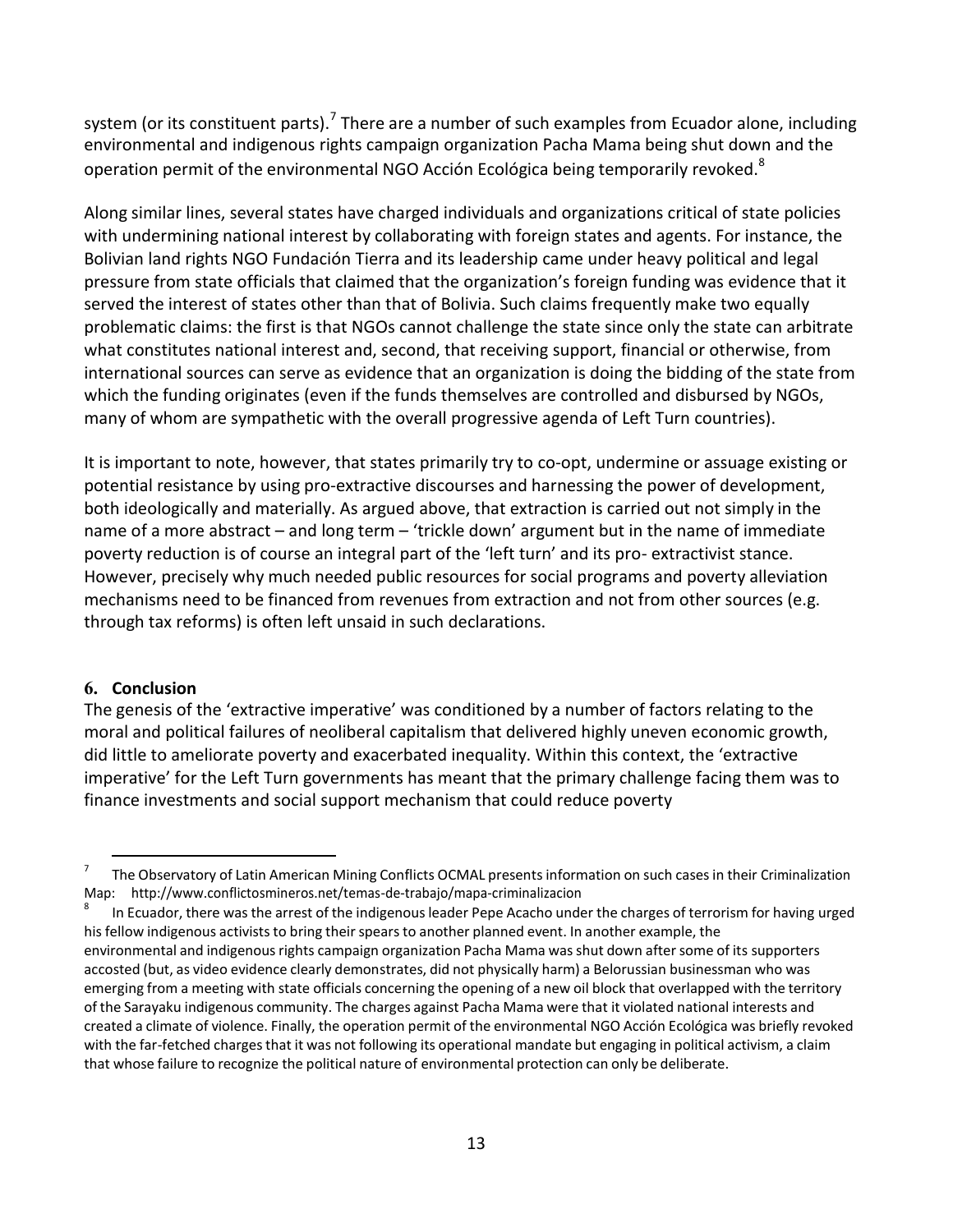as well as inequality (if not understood as income equality but more broadly as socioeconomic inequality).

While this was the most urgent challenge facing these governments, their ultimate goal – and the one by which they will be judged in the long term – has been and remains the achievement of structural transformation. In simplest terms, this would necessitate the move away from dependence on primary commodity exports. However, given both the ecological and political contexts in which this transformation needs to take place, the challenge is not simply to diversify the economy but to do so in a manner that enhances the overall sustainability and inclusiveness of economic growth.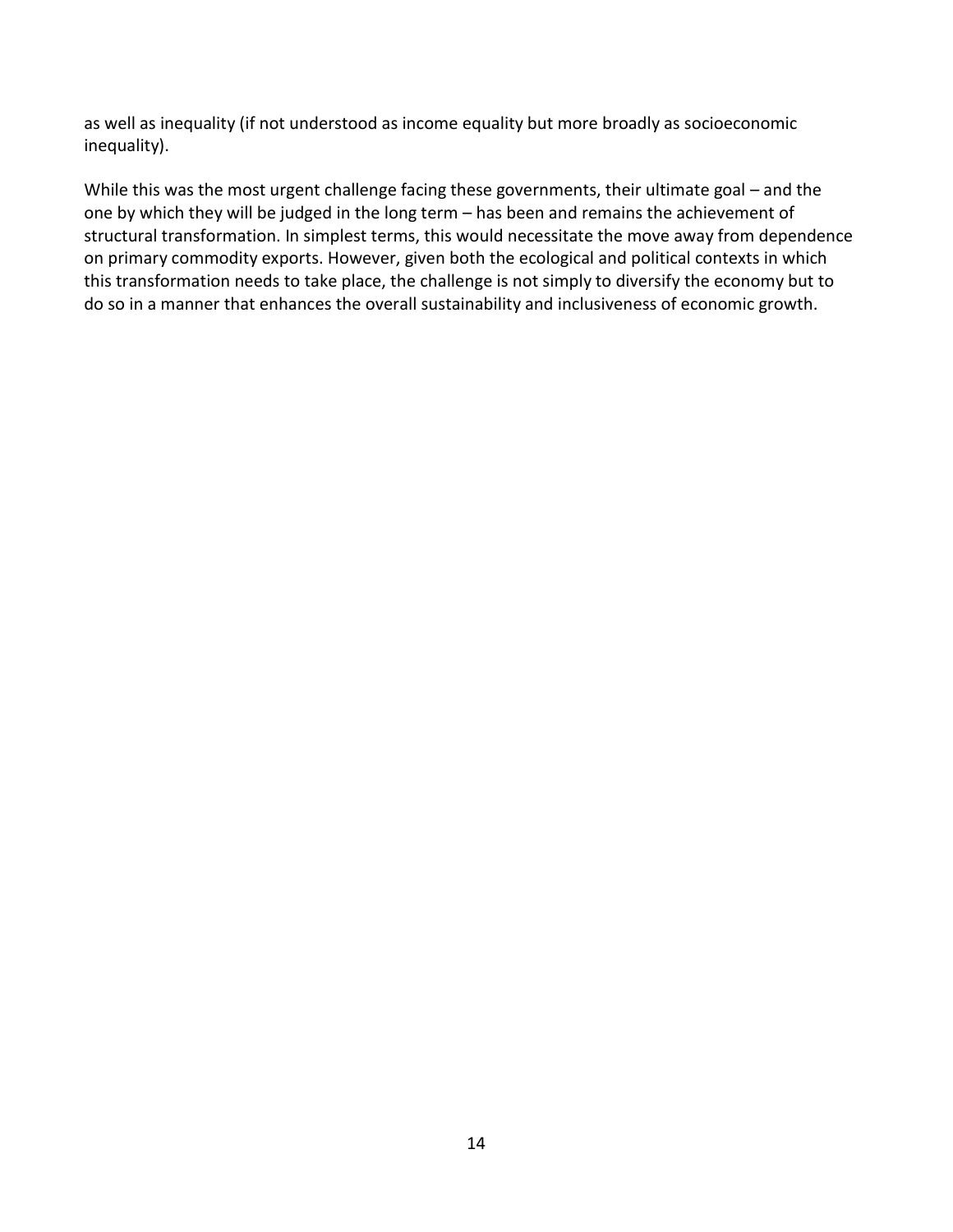## **REFERENCES**

Aguilar‐Støen, M. & Hirsch, C. (2015). Environmental Impact Assessments, local power and self‐ determination: The case of mining and hydropower development in Guatemala. *The Extractive Industries and Society* 2(3): 472‐479.

Arsel, M. (2003). Risk Society at Europe's Periphery? The Case of the Bergama Resistance inTurkey. *Integrating and articulating environments: A challenge for northern and southern Europe*, *3*, 29. Arsel, M., & Dasgupta, A. (2015). Critique, Rediscovery and Revival in Development Studies. *Development and Change*, *46*(4), 644‐665.

Arsel, M., Mena, C., Pellegrini, L., & Radhuber, I. (2014). Property rights, nationalisation and extractive industries in Bolivia and Ecuador. *Conflicts over Natural Resources in the Global South–Conceptual Approaches*, 109.

Article 19 (2016). A Deadly Shade of Green. Threats to Environmental Human Rights Defenders in Latin America. London: Article 19.ciel

Avci, D. and C. Fernandez Salvador

Broadbent, Jeffrey, et al. (2006). "Developmental States and Environmental Limits: Regime Response to Environmental Activism in Japan, Taiwan, South Korea and China." EAI (East Asia Institute) Working Paper Series 6

Büscher, B. (2015). The Ironies of Progress and Plunder: A Review of the Africa Progress Report 2014. *Development and Change*, *46*(4), 949‐960.

Chang, H.‐J. (2003). *Globalization, economic development and the role of the state*, Zed Books. ECLAC (2014). Capital flows to Latin America and the Caribbean: recent developments. ECLAC. Washington, DC.

Engerman, S. L. and K. L. Sokoloff (2012). *Economic development in the Americas since 1500: endowments and institutions*, Cambridge University Press.

Erten, B., & Ocampo, J. A. (2013). Super cycles of commodity prices since the mid-nineteenth century. *World Development*, 44, 14‐30.

Evensen, D., Jacquet, J. B., Clarke, C. E., & Stedman, R. C. (2014). What's the 'fracking'problem? One word can't say it all. The Extractive Industries and Society, 1(2), 130‐136.

Fernández Jilberto, A.E. and B. Hogenboom (2010). 'Latin America from Washington Consensus to Beijing Consensus?', in: Latin America Facing China: South‐South Relations beyond the Washington Consensus, Alex E. Fernández Jilberto & Barbara Hogenboom (eds), CEDLA Latin America Studies Series no. 98, Oxford & New York : Berghahn Books, pp. 181‐193.

Fiszbein, A., N. Schady, F. H. G. Ferreira*, et al.* (2009). Conditional cash transfers: reducing present and future poverty. *A World Bank policy research report*. World Bank. Washington, DC. Flemmer, R. and Schilling‐Vacaflor, A. (2016). Unfulfilled promises of the consultation approach: the limits to effective indigenous participation in Bolivia's and Peru's extractive industries. Third World Quarterly, 37(1): 172‐188.

Galeano, E. H. (1973). *Open veins of Latin America: five centuries of the pillage of a continent*. New York ; London, Monthly Review Press.

Giddens, A. (1985). *A Contemporary Critique of Historical Materialism: The nation‐state and violence*. Berkeley and Los Angeles, University of California Press.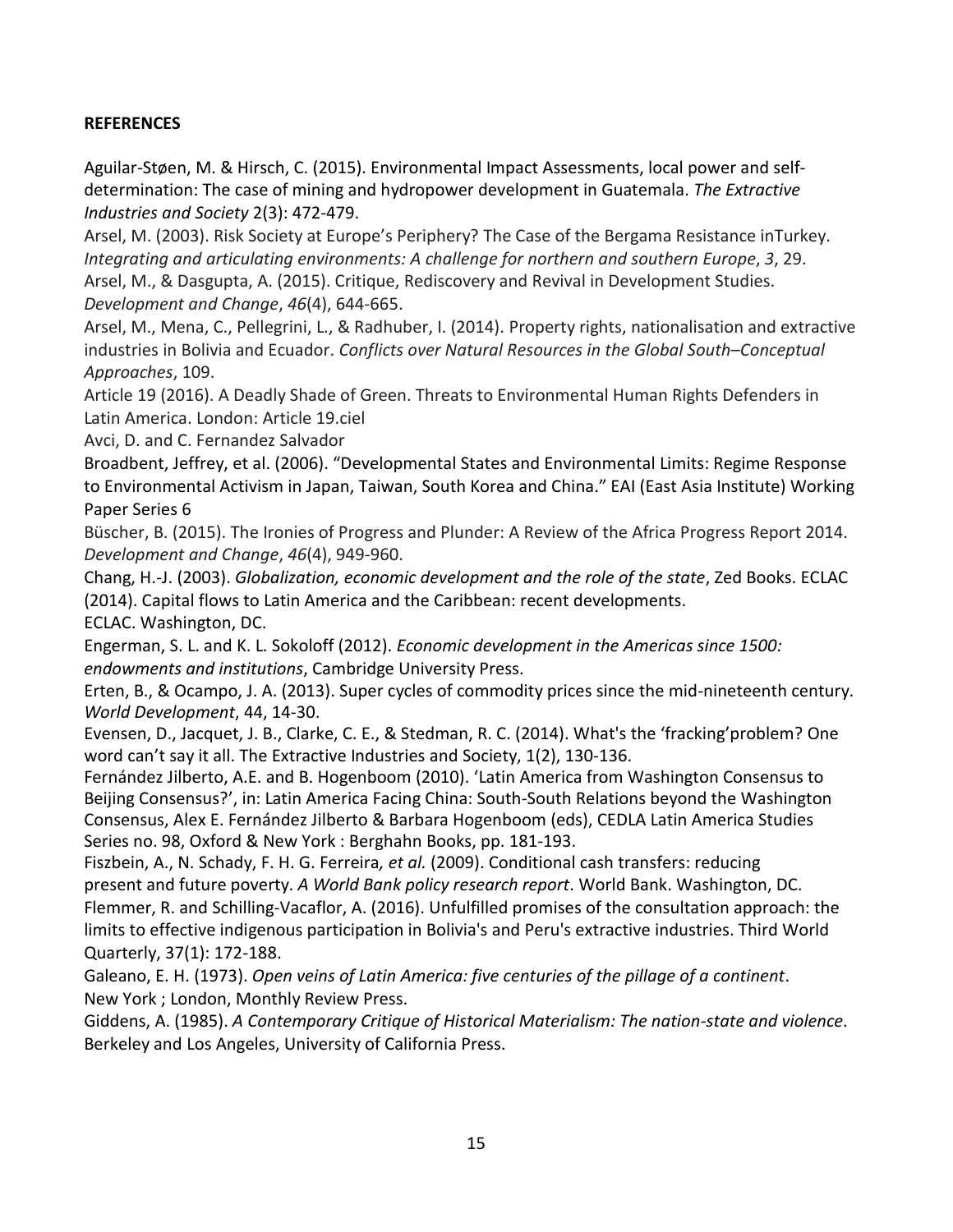Gobierno de Bolivia (2006). Plan Nacional de Desarrollo. La Paz.

Gonzalez‐Vicente, R. (2012). "Mapping Chinese Mining Investment in Latin America: Politics or Market?" The China Quarterly 209:35‐58.

Gudynas, E. (2010). "El nuevo extractivismo progresista." *El Observador del OBIE*(8): 1‐10.

Gudynas, E. (2012). "Estado compensador y nuevos extractivismos: Las ambivalencias del progresismo sudamericano." *Nueva Sociedad*(237): 128‐146.

Helwege, A. (2015). Challenges with resolving mining conflicts in Latin America. *The Extractive Industries and Society* 2(1): 73‐84.

Henderson, J., Appelbaum, R. P., & Ho, S. Y. (2013). Globalization with Chinese characteristics: Externalization, dynamics and transformations. *Development and Change*, 44(6), 1221‐ 1253.

Hogenboom, B. (2012). Repolitisation of hydrocrabons and minerals in Latin America: Extraction for development with equity and sustainability? Journal of Developing Societies, 28(2): 133‐158.

Hope, Jessica (2016, this issue). Losing ground? Extractive‐led development versus environmentalism in the Isiboro Secure Indigenous Territory and National Park (TIPNIS), Bolivia. *The Extractive Industries and Society.*

Johnston, L. A. (2016). Steel pipe dreams: A China‐Guinea and China‐Africa lens on prospects for Simandou's iron ore. The Extractive Industries and Society.

Lander, E. (2016). The Implosion Of Venezuela's Rentier State. New Politics Papers 1. Amsterdam: TNI.

Li, F. (2015). Unearthing conflict: Corporate Mining, Activism, and Expertise in Peru. Durham: Duke University Press.

López, E. and F. Vértiz (2015). "Extractivism, Transnational Capital, and Subaltern Struggles in Latin America." *Latin American Perspectives* 42(5): 152‐168.

Onis Z, 1991, "The logic of the developmental state" Comparative Politics 24 109–126 Özkaynak, B., B. Rodriguez‐Labajos, C. İ. Aydın*, et al.* (2015). Towards environmental justice

success in mining conflicts: An empirical investigation. *EJOLT Report*. EJOLT. 96.

Papyrakis, E. and R. Gerlagh (2004). "The resource curse hypothesis and its transmission channels." *Journal of Comparative Economics* 32(1): 181‐193.

Paredes, M. (2016). The glocalization of mining conflict: Cases from Peru. The Extractive Industries and Society (in press, corrected proof, available online 29 August 2016).

Pellegrini, L. (2012). "Planning and natural resources in Bolivia: between rules without participation and participation without rules." *Journal of Developing Societies* 28(2): 185‐ 202.

Pellegrini, L. (2016a). Imaginaries of development through extraction: the 'History of Bolivian Petroleum' and the present view of the future. ISS, Erasmus University. The Hague, The Netherlands. Pellegrini, L. (2016b). 'Resource Nationalism in the Plurinational State of Bolivia' in *The Political Economy of Resources and Development: From Neoliberalism to Resource Nationalism*. P. A. Haslam and P. Heidrich. London; New York, Routledge.

Rival, L., Muradian, R., & Larrea, C. (2015). New trends confronting old structures or old threats frustrating new hopes? ECLAC's compacts for equality. Development and Change, 46(4), 961‐978. Rostow, W. W. (1959). "The Stages of Economic Growth." *The Economic History Review* 12(1): 1‐16.